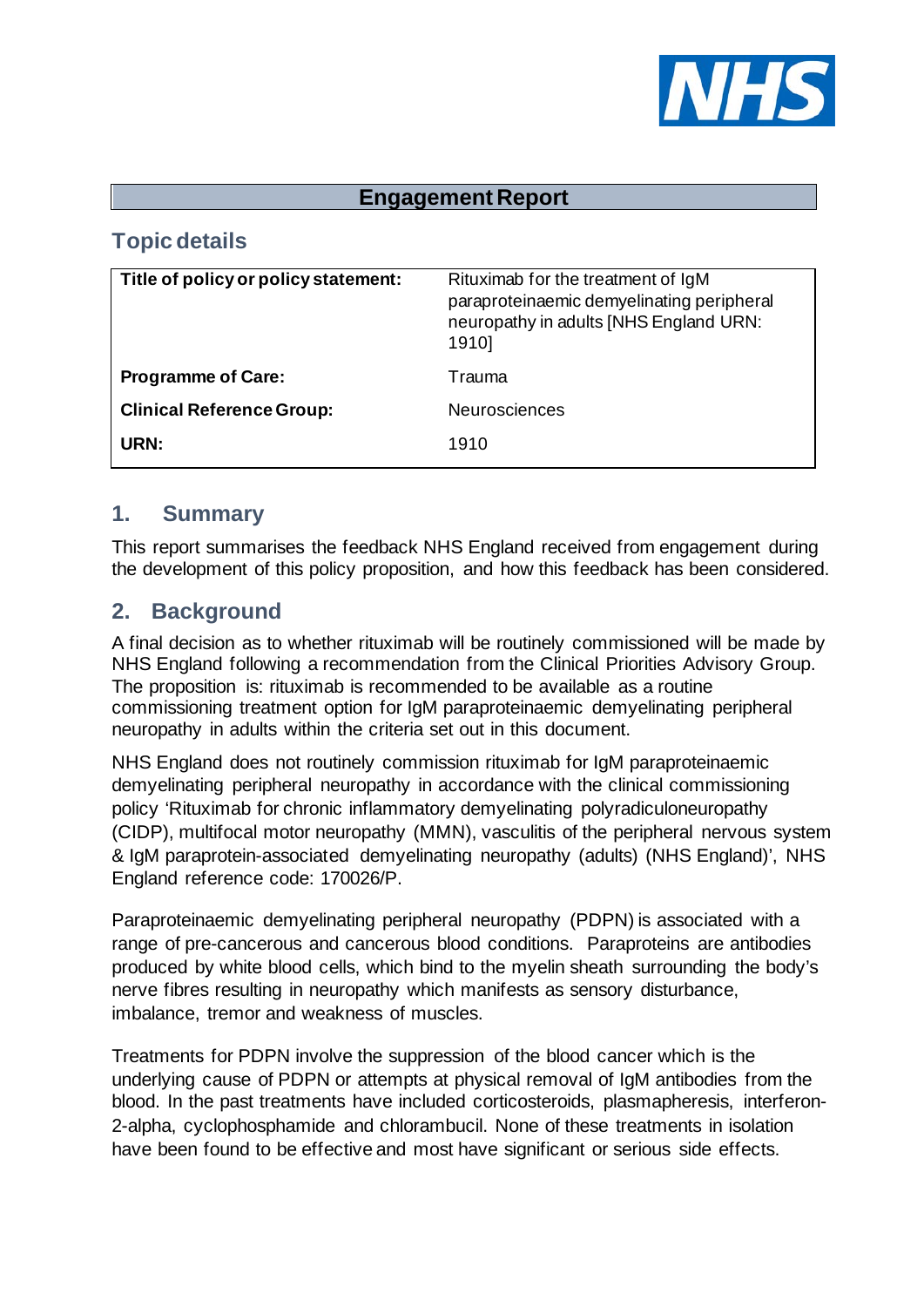There is limited evidence for the use of intravenous immunoglobulin (IVIg) in the shortterm for treating numbness, unsteadiness and weakness associated with PDPN.

Rituximab belongs to a group of drugs known as 'biologics' which are themselves usually monoclonal antibodies. These drugs are also sometimes called 'targeted biological therapies' as they work by targeting specific receptors on the surface of cells relevant to the cause of the disease. Rituximab targets and attaches to CD20 proteins found on the surface of B cells (a type of white blood cell that produce the diseasecausing antibodies), leading to their destruction.

NHS England has carefully reviewed the evidence to treat PDPN with rituximab. We have concluded that there is enough evidence to make the treatment available at this time.

This policy proposition has been developed by a Policy Working Group made up of four Neurology Consultants, one of whom was Policy Clinical Lead, a Public Health Lead, a Pharmacy Lead, two National Programme of Care Managers, a representative from the GAIN charity and a Clinical Policy Fellow.

### **Engagement**

NHS England has a duty under Section 13Q of the NHS Act 2006 (as amended) to 'make arrangements' to involve the public in commissioning. Full guidance is available in the Statement of Arrangements and Guidance on Patient and Public Participation in Commissioning. In addition, NHS England has a legal duty to promote equality under the Equality Act (2010) and reduce health inequalities under the Health and Social Care Act (2012).

The policy proposition was sent for stakeholder testing for 2 weeks from 02/06/2021 to 16/06/2021. The comments have then been shared with the Policy Working Group to enable full consideration of feedback and to support a decision on whether any changes to the proposition might be recommended.

Respondents were asked the following questions:

- Do you support the proposition for rituximab for IgM paraproteinaemic demyelinating peripheral neuropathy to be available through routine commissioning based on the evidence review and within the criteria set out in this document?
- Do you believe that there is any additional information that we should have considered in the evidence review? If so, please give brief details.
- Do you believe that there are any potential positive and/or negative impacts on patient care as a result of making this treatment option available? If so, please give details.
- Do you have any further comments on the proposition? If Yes, please describe below, in no more than 500 words, any further comments on the proposed changes to the document as part of this initial 'sense check'.
- Please declare any conflict of interests relating to this document or service area.
- Does the Patient Impact Summary present a true reflection of the patient and carers lived experience of this condition?
- Do you support the Equality and Health Inequalities Impact Assessment?

A 13Q assessment has been completed following stakeholder testing. The Programme of Care has decided that the proposition offers a clear and positive impact on patient treatment, by potentially making a new treatment available which widens the range of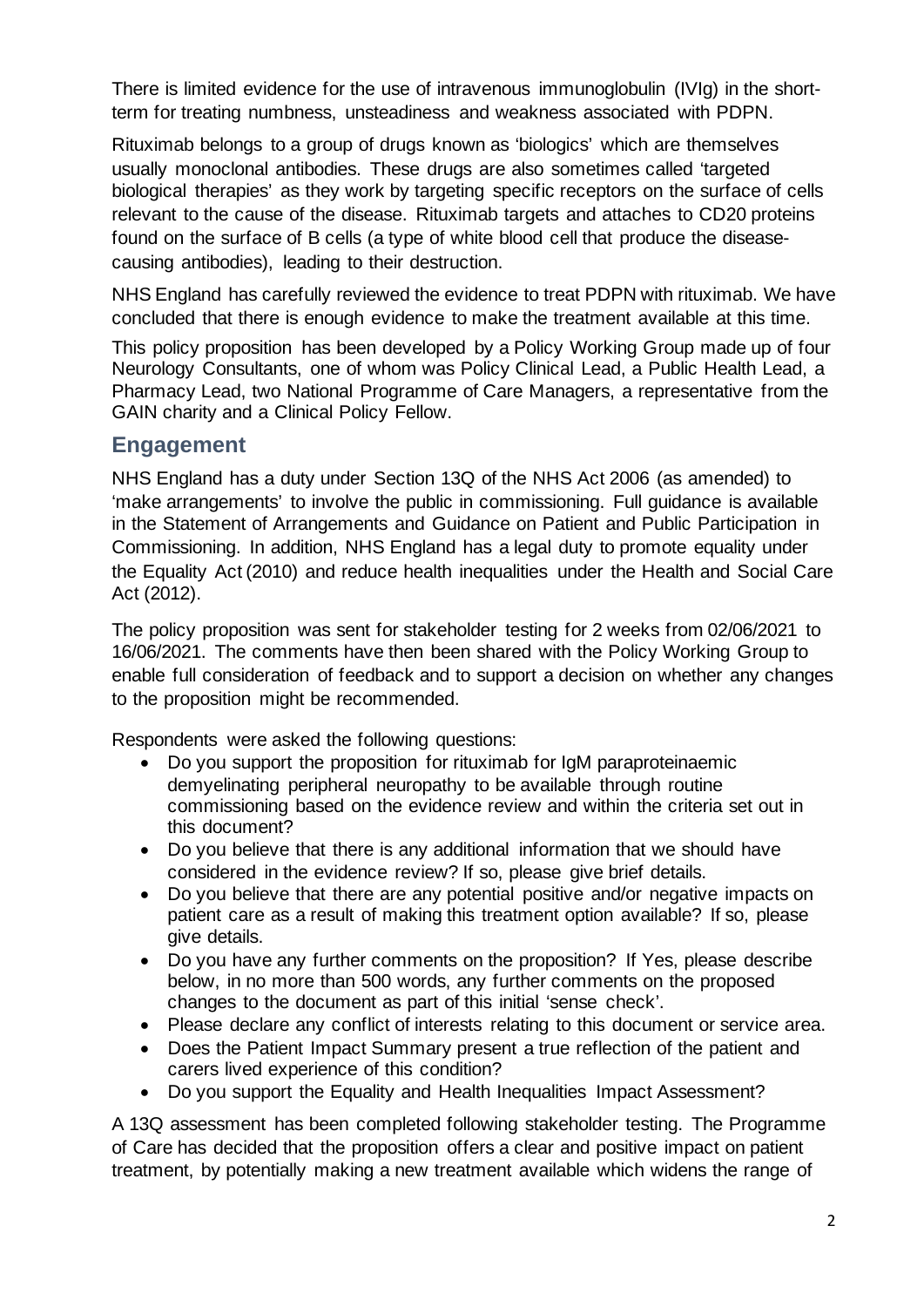treatment options without disrupting current care or limiting patient choice, and therefore further public consultation was not required. This decision has been assured by the Patient Public Voice Advisory Group.

# **3. Engagement Results**

Four stakeholders responded, of which two were hospitals, one was an organisation of physicians and scientists dedicated to improving the management of and research into peripheral nerve disease and one was an association of pharmacy practitioners who work with patients with neurological conditions.

All were in favour of the policy with the exception of one of the hospitals which were unclear as to the purpose of the policy (see section 4).

In line with the 13Q assessment it was deemed that further public consultation was not required.

## **4. How has feedback been considered?**

Responses to engagement have been reviewed by the Policy Working Group and the Trauma Programme of Care. The following themes were raised during engagement:

| Keys themes in feedback                                                                                                                                                                                                                                                                                                                                        | <b>NHS England Response</b> |  |  |  |
|----------------------------------------------------------------------------------------------------------------------------------------------------------------------------------------------------------------------------------------------------------------------------------------------------------------------------------------------------------------|-----------------------------|--|--|--|
| <b>Relevant Evidence</b>                                                                                                                                                                                                                                                                                                                                       |                             |  |  |  |
| No comments received                                                                                                                                                                                                                                                                                                                                           |                             |  |  |  |
| <b>Impact Assessment</b>                                                                                                                                                                                                                                                                                                                                       |                             |  |  |  |
| No comments received                                                                                                                                                                                                                                                                                                                                           |                             |  |  |  |
| <b>Current Patient Pathway</b>                                                                                                                                                                                                                                                                                                                                 |                             |  |  |  |
| Based on the NICE evidence review linked, and<br>1)<br>on prior discussions about treatments (the EFNS<br>guideline is 10y old but also referenced evidence), we<br>feel this commissioning policy is welcomed and it is<br>reasonable to endorse it.                                                                                                          | <b>Noted</b>                |  |  |  |
| On one side, there is evidence - moderate to high<br>certainty - that for patients with IgM PDPN, the<br>addition of rituximab confers a statistically significant<br>improvement in the critical outcomes of disability,<br>global impression of change and haematological<br>response, plus the important outcome (physical<br>subscale) of quality of life. |                             |  |  |  |
| On the other side, access to rituximab would prevent<br>the need for IVIg in some cases of relapse of patients<br>with this condition currently treated with other agents.                                                                                                                                                                                     |                             |  |  |  |
| The cost impact would not be significant, taking into<br>account the low number of these patients, and seem<br>justified in terms of potential positive health cost<br>impact, as the commissioning seems to advise by<br>concluding that there is enough evidence to make the<br>treatment available at this time.                                            |                             |  |  |  |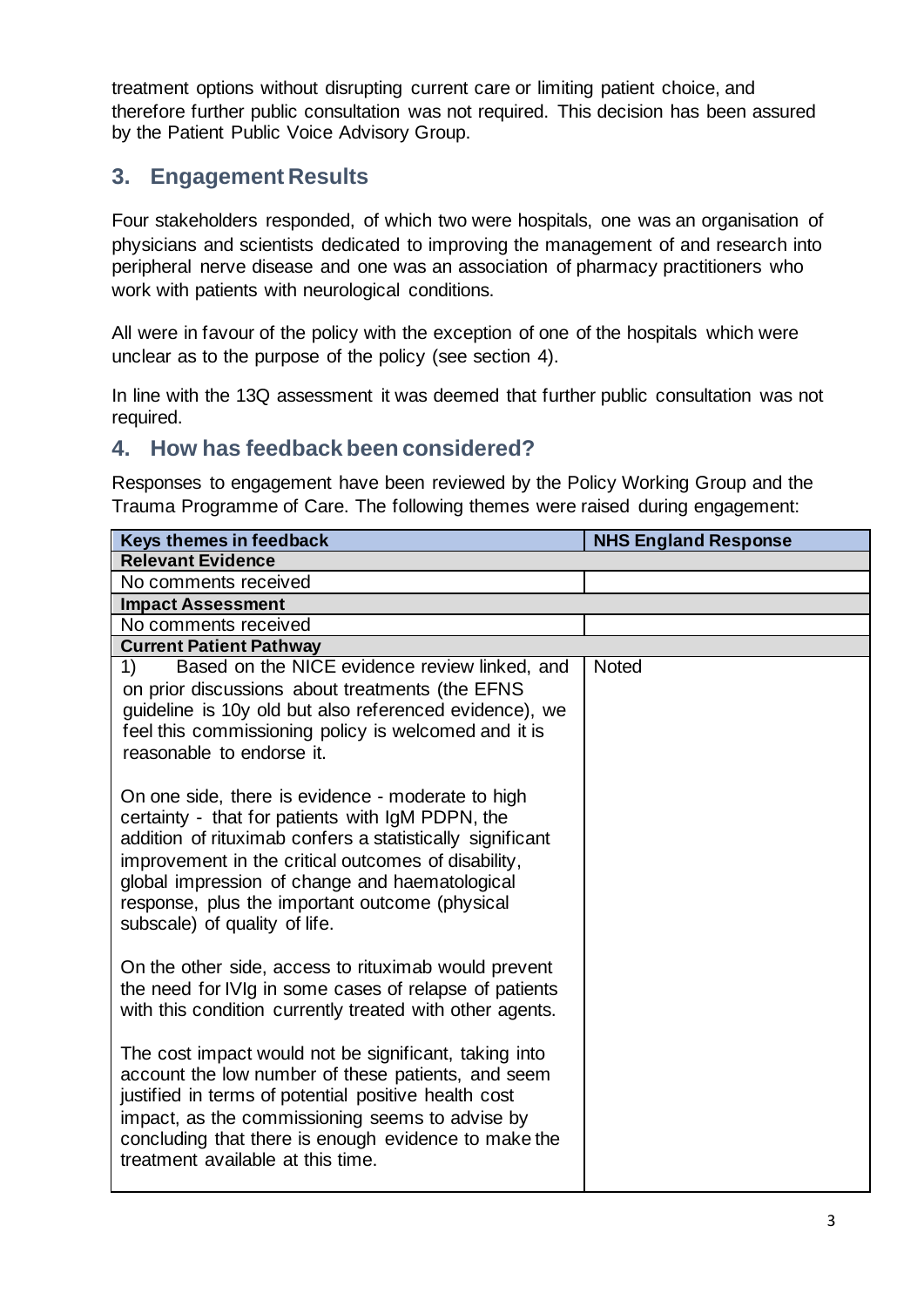| 2)<br>The positive impact from this policy is that :                                                                                                                                                                                                                                                                                                                                                                                                                                                                                                                                                                                                                                                                                                                                                                                                                                              | <b>Noted</b>                                                                                                                                                                                                                                                                                                                                                                                                                                                                                                          |
|---------------------------------------------------------------------------------------------------------------------------------------------------------------------------------------------------------------------------------------------------------------------------------------------------------------------------------------------------------------------------------------------------------------------------------------------------------------------------------------------------------------------------------------------------------------------------------------------------------------------------------------------------------------------------------------------------------------------------------------------------------------------------------------------------------------------------------------------------------------------------------------------------|-----------------------------------------------------------------------------------------------------------------------------------------------------------------------------------------------------------------------------------------------------------------------------------------------------------------------------------------------------------------------------------------------------------------------------------------------------------------------------------------------------------------------|
| patients will be able to benefit from rituximab<br>treatment;<br>fewer patients will be treated with<br>intravenous immunoglobulin which is less<br>efficacious and more expensive.                                                                                                                                                                                                                                                                                                                                                                                                                                                                                                                                                                                                                                                                                                               |                                                                                                                                                                                                                                                                                                                                                                                                                                                                                                                       |
| a. Generally this new policy is strongly supported.<br>b. Policy only mentions intravenous rituximab, but<br>subcutaneous rituximab is now being used in<br>other diseases and generally has fewer adverse<br>effects (lower risk of infusion reaction). I suggest<br>the policy should allow for either subcut or iv.<br>c. Please ensure that the online prior approval<br>software (mentioned in 'governance<br>arrangements' section) is user-friendly, because<br>the software for some other high cost drugs is<br>sometimes frustrating to use.<br>d. The policy is ambiguous about whether more<br>than two cycles of rituximab can be given if<br>patient is continuing to respond clinically<br>(Dosing criteria text suggests yes, flowchart<br>suggests no). My experience is that some<br>patients do have a good clinical response to four<br>or more repeated cycles of rituximab. | 2.a) Noted.<br>2.b) The evidence on which the<br>policy proposition is based is for<br>intravenous rituximab.<br>Therefore, it will not be possible<br>to include sub-cutaneous<br>rituximab in the policy<br>proposition.<br>2.c) Noted.<br>2.d) The flowchart has been<br>amended to show that up to 4<br>cycles of rituximab can be given<br>and that if a patient has had 4<br>cycles, then the MDT will<br>discuss giving a further cycle or<br>whether an alternative treatment<br>option would be appropriate. |
| 3) The short timeline of the consultation period on top of<br>the overwhelming workload within the NHS means we<br>did not have sufficient time to review the proposal in<br>depth.                                                                                                                                                                                                                                                                                                                                                                                                                                                                                                                                                                                                                                                                                                               | 3) Noted.                                                                                                                                                                                                                                                                                                                                                                                                                                                                                                             |
| Comments from two consultant neurologists at our<br>centre are as follows:<br>"We are already treating some of these patients<br>through our haematology MDT clinic. These patients<br>undergo full haematological investigation and if they<br>are thought to have a neuropathy typical of IgM and a<br>bone marrow showing relevant disease or risk of<br>relevant causative disease then we can already treat.<br>This policy is presumably to treat patients without such<br>consideration and I don't think we would do that - we<br>would always want to know the cause of the IgM. The<br>evidence base for treating these patients with rituximab<br>is contentious anyway but I suppose for the small<br>cohort of patients where I am treating them as CIDP<br>with IVIg, having the option available to reduce IVIg                                                                    | No action taken.                                                                                                                                                                                                                                                                                                                                                                                                                                                                                                      |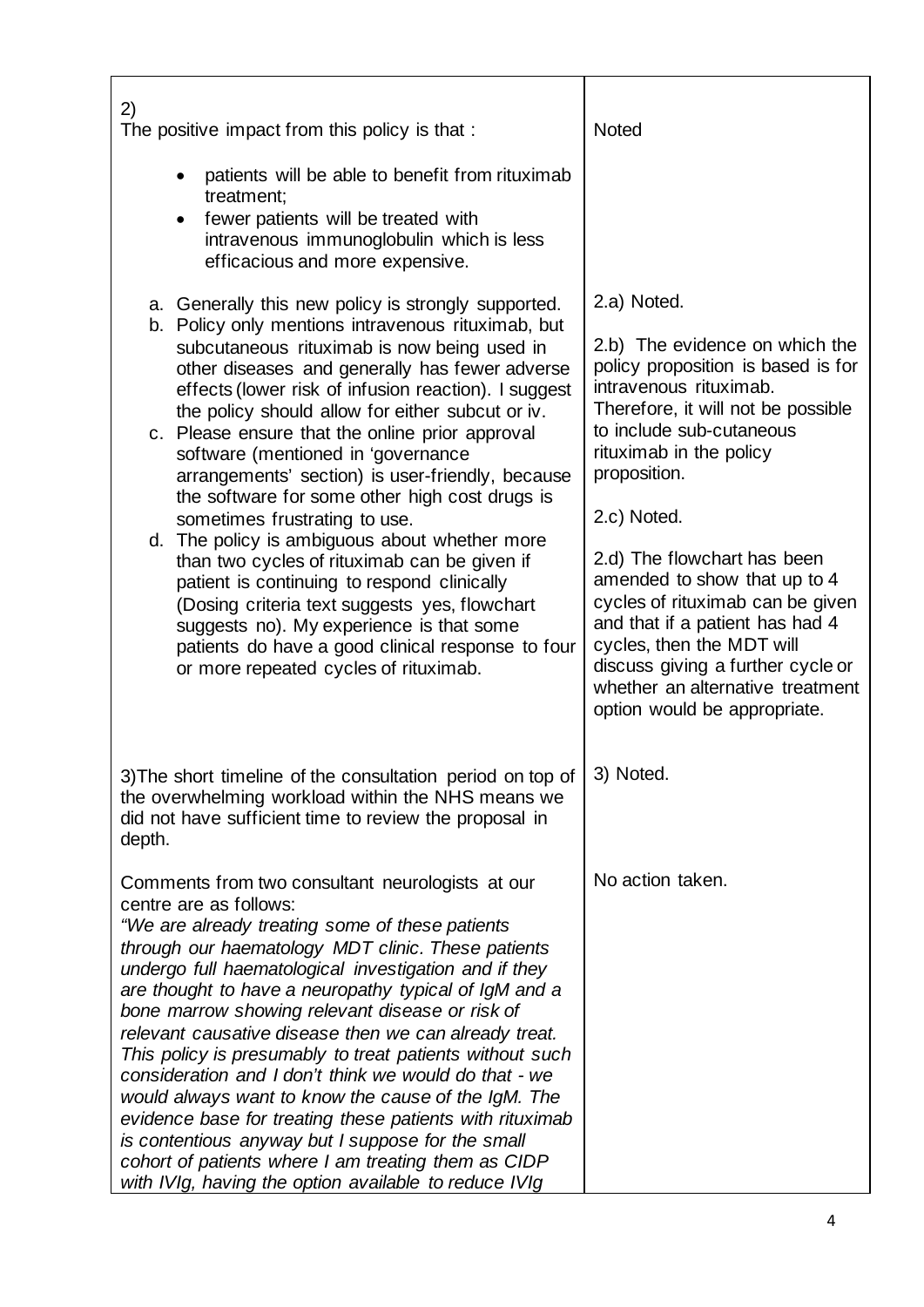| usage may be worthwhile. I am really not clear what<br>the purpose of this new policy is."                                                                                                                                                                                                                                                                                                                                                                                  |                                                                                                                                                                                                                                                                                                          |
|-----------------------------------------------------------------------------------------------------------------------------------------------------------------------------------------------------------------------------------------------------------------------------------------------------------------------------------------------------------------------------------------------------------------------------------------------------------------------------|----------------------------------------------------------------------------------------------------------------------------------------------------------------------------------------------------------------------------------------------------------------------------------------------------------|
| "We are rather more selective with rituximab in this<br>group of patients than the policy seems to state and<br>consider each case carefully in a joint<br>haematology/neurology clinic/MDT setting. Because<br>this clinic is already well-established and is exactly the<br>set-up required for this group of patients, we should<br>definitely be listed as a centre."                                                                                                   |                                                                                                                                                                                                                                                                                                          |
| As a tertiary neurosciences centre with an appropriate<br>MDT already in place, [our] NHS Foundation trust<br>should be listed as a commissioned centre.                                                                                                                                                                                                                                                                                                                    | Commissioned centres are<br>outlined in the commissioning<br>plan and are not included in the<br>policy.                                                                                                                                                                                                 |
| The policy only mentions consideration of VZV<br>vaccinations, but should perhaps include a wider<br>statement for consideration of "any relevant<br>vaccinations". In the current COVID-19 pandemic, we<br>would certainly want to ensure that consideration is<br>given to prioritising patients for the full COVID-19<br>vaccine prior to commencement of Rituximab.                                                                                                     | Re vaccinations, the proposition<br>has been amended on page 9 to<br>say: 'Immunisation records<br>should be reviewed and where<br>possible any outstanding<br>vaccines administered prior to<br>initiating treatment with<br>rituximab. The green book<br>recommendations should be<br>followed.'       |
| 4) Centres that use IVIG for the indication and have<br>haematology on site should be able to use rituximab<br>rather than just tertiary centres to ensure equitable<br>access to treatment and minimise the impact on<br>infusion service capacity at tertiary centres.<br>Alternatively rituximab infusions could be administered<br>locally following approval from the tertiary centre.                                                                                 | 4) The policy proposition has<br>been amended on page 8 to<br>say: 'The infusion would be<br>given in a local hospital<br>following approval by the tertiary<br>centre.'                                                                                                                                 |
| The policy proposes that in some cases it may be<br>necessary to re-treat with rituximab on return of CD 19<br>count. It would be helpful to specify the definition of CD<br>19 repopulation. In neurology practice CD 19<br>repopulation is defined as CD19% equal to or greater<br>than 1%. (Ref 1. Ellwardt E. et al. Monitoring B-cell<br>repopulation after depletion therapy in neurologic<br>patients. Neurology Neuroimmunology &<br>Neuroinflammation 2018;5:e463) | No action taken. The normal<br>range is 6-24%. The PWG is not<br>in favour of a definition because<br>a small clone of cells could<br>produce enough antibody to<br>once again drive the illness and<br>so you could go from 0.1% to<br>0.3% with a pathological clone<br>of cells and cause disease but |
| Hepatitis B reactivation has been reported in patients<br>on anti CD20 therapies. It is recommended that as a<br>minimum Hepatitis B surface antigen (HBsAg) and<br>Hepatitis core antibodies (HBcAb) should be checked<br>prior to initiating treatment with rituximab. Where<br>patients test positive for hepatitis B serology (either<br>HBsAg or HBcAb, they should be monitored and                                                                                   | still not be 6% of the total.<br>No action taken. The 'starting<br>criteria' in the policy proposition<br>already state that 'HIV and<br>hepatitis B/C virus Ab screening<br>should also be performed.'                                                                                                  |